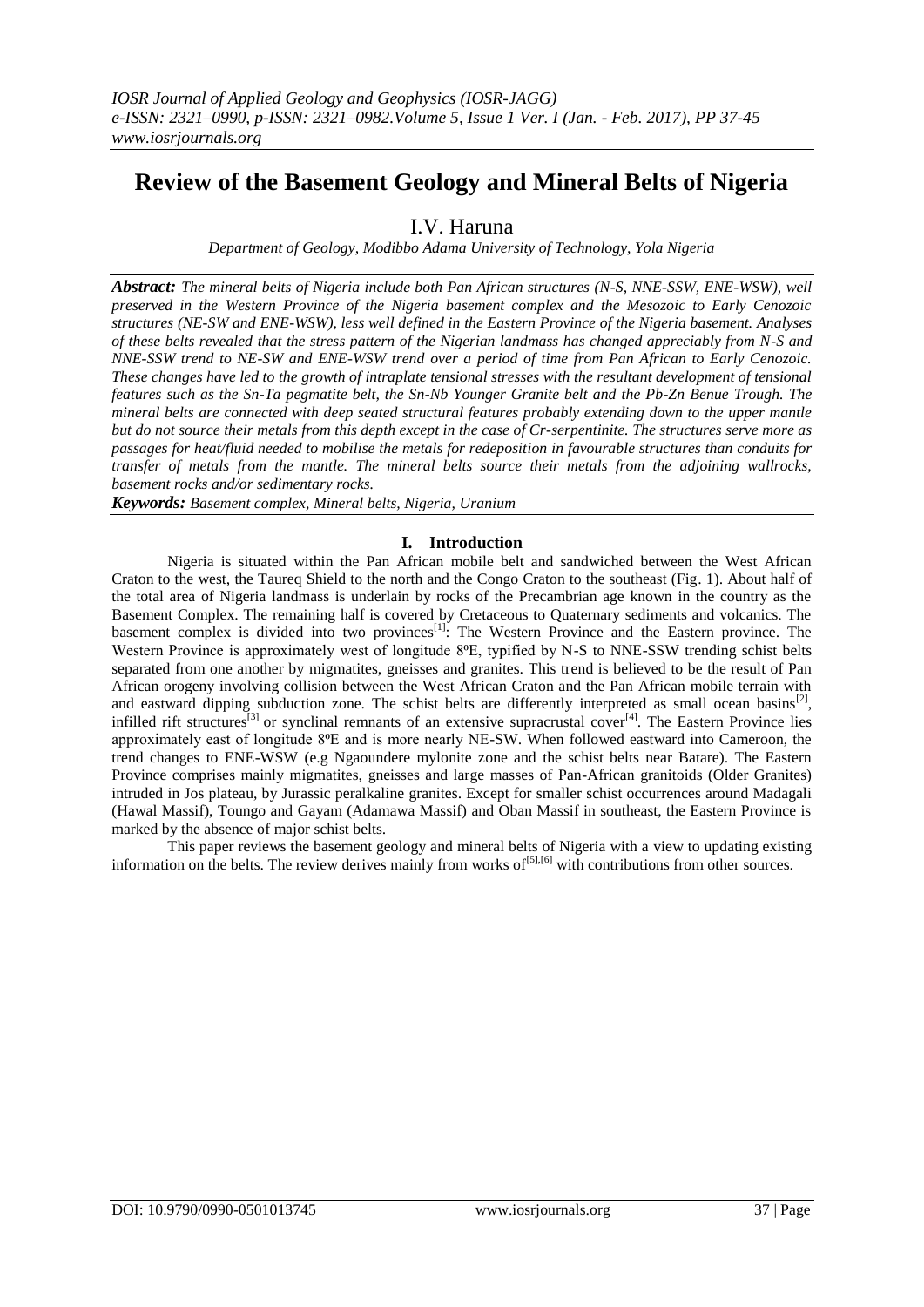

*Review of the Basement Geology and Mineral Belts of Nigeria*

Fig. 1 Regional tectonic setting of Nigeria<sup>[15]</sup>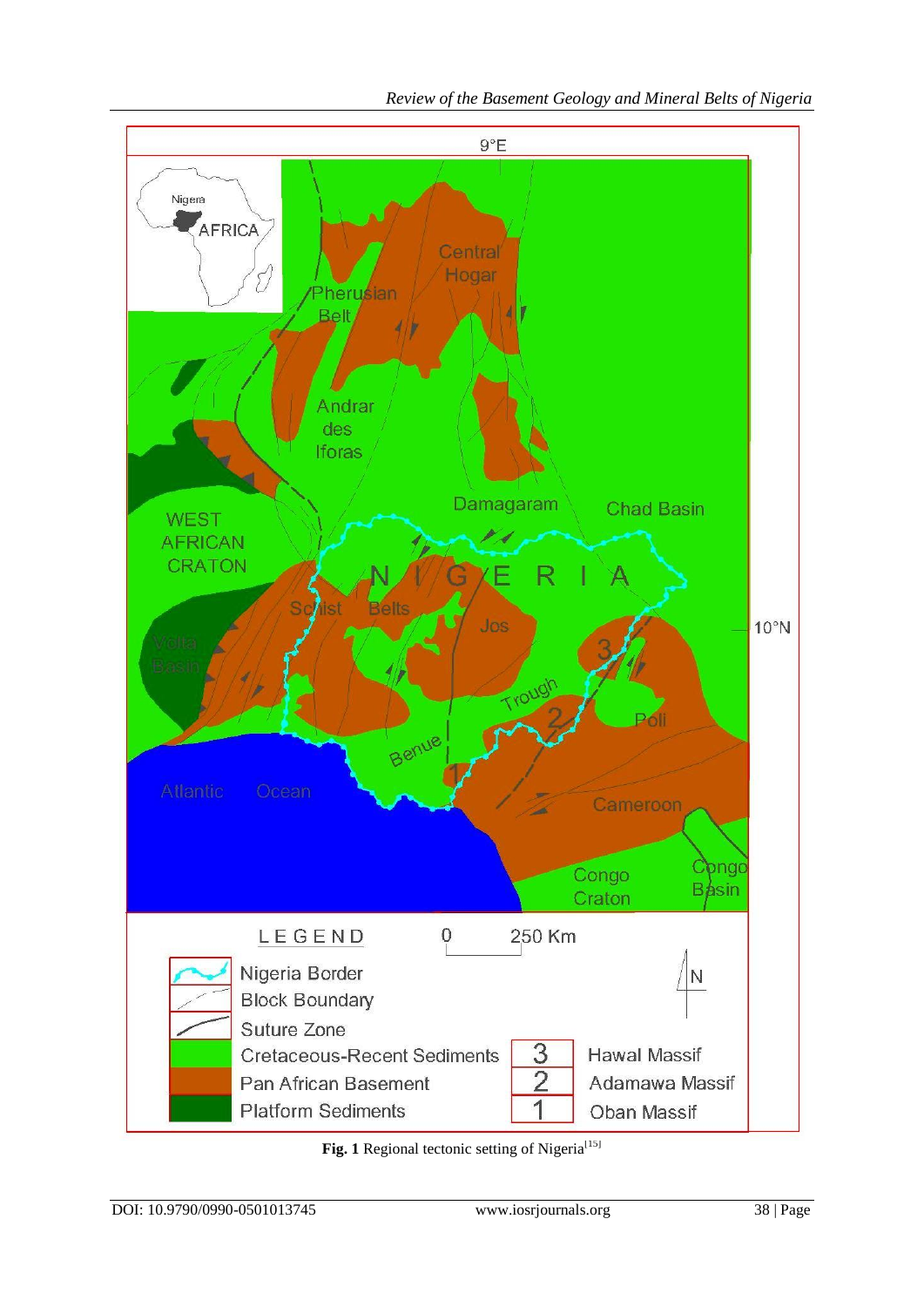## **II. Geology and Evolution of the Nigerian Basement Complex**

Nigeria is almost equally divided between crystalline basement rocks and Cretaceous to Quaternary sediments and volcanics. The basement complex is commonly described under three lithologic groups: A migmatite gneiss complex (MGC), the schist belts and Older Granites suites (Fig. 2). The Cretaceous to Recent sediments are preserved in structurally controlled basins (Benue, Bida, Niger Delta, Dahomey, Sokoto and Chad).

The Migmatite gneiss complexes are believed to be the oldest rocks of the Nigeria Basement Complex. Much of the complex is believed to be reworked older crust (probably Liberian in age) which have been further reworked by later orogenies like the Eburnean  $(2000 + 200$  Ma) and the Pan African  $(600+150$  Ma) with addition of the granitoids and the schist belts.

Although evidence of sedimentation and deformation during Kibaran (1300-1100 Ma) have been recognised<sup>[16]</sup>, no magmatic event of this age have been recorded. The Kibaran was followed by ages ranging from 900-450 Ma representing the imprint of the Pan African event which gave rise to migmatite, gneisses, Older Granite intrusives and similar lithologic units.

The middle and late Paleozoic age is not represented by any magmatic or sedimentation event. The Mesozoic is marked by uplift and intrusion of a series of anorogenic, alkaline, shallow sub-volcanic intrusive known as the Younger Granites which fall within a N-S narrow belt in the western part of the Eastern Province (Fig. 2) and extends north ward into Niger Republic.

The middle Cretaceous marked the beginning of sedimentation following the development of early rifts that were initiated in early Jurassic. Marine transgression marked by the growth of transcontinental seas and epirogenic movements resulted in the formation and infilling of the many basins flanking the basement highs $[17]$ . Periodic sedimentation continued through the Tertiary and Quaternary<sup>[18]</sup>.



Fig. 2 Geology of Nigeria and the adjoining areas<sup>[19]</sup>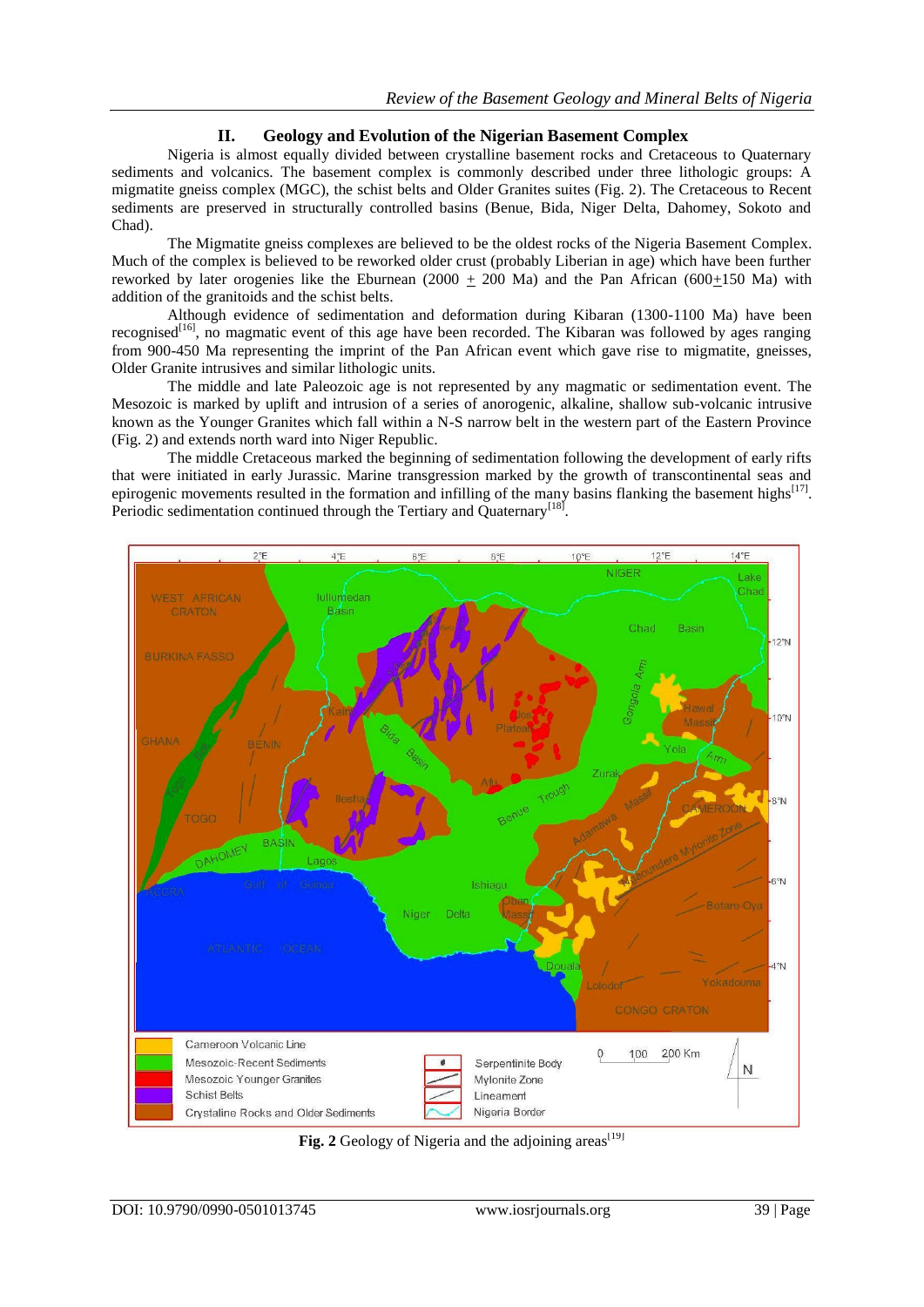## **III. Mineral belts**

Mineral belts in Nigeria are divided into the Pan African mineral belts and the Mesozoic to Cenozoic belts. The Pan African Mineralisation belts include the Gold schist belts, the Chromite belt and the Sn-Ta Pegmatite belt all in the Western Province of the Nigerian Basement Complex. The Mesozoic-Cenozoic belts are the Younger Granite Sn-Nb Belt and the Benue Trough Pb-Zn in the Eastern province of the Nigeria Basement Complex. It should be stated here that Mineral belts as use in this work does not mean the same thing as metallogenic province, as the belts are relatively small and the deposits in each, not necessarily formed by the same geologic processes or the same metallogenic event. Thus the mineral belts are simply linear geologic features in which small and mostly low grade epigenetic and/or syngenetic mineral occurrences and deposits of a particular paragenesis are found.



**Fig. 3** Major mineral belts of Nigeria<sup>[6]</sup>. Au, Cr-serpentinite, Sn-Ta belts = Pan African; Sn-Nb, Pb-Zn belts = Mesozoic to Early Cenozoic.

## **3.1 Au Schist Belts**

Areas of gold mineralisation in Nigeria are associated with the regional NE-SW and NNE-SSW fault systems. Gold occurs both in placers and primary veins in several areas within the schist belts in the western province of the Nigeria basement complex from Anka and Maru through Malele, Bin Yauri, Birnin Gwari in the northwest to Okolom, Ilesha and Iperindo in the southwest<sup>[7]</sup>. The schist belts boundaries have been variously described as metamorphic fronts<sup>[20]</sup>, synclinal remnant unconformities<sup>[4]</sup>, mylonites<sup>[1]</sup> and rift bounding faults<sup>[3]</sup>. The gold veins are hosted by various rock types ranging from gneisses, schists, phyllites and quartzites to amphibolites and aureoles of granitic intrusions. The regional and local controls are mainly structural, made up of a system of transcurrent and subsidiary faults and other structures of Pan African age<sup>[21]</sup>. According to<sup>[7]</sup>, the regional faults were probably the main conduits from which the gold mineralising fluids were subsequently focused into the subsidiary structures, along which interaction of the fluids with suitable wall rocks or structures caused gold deposition.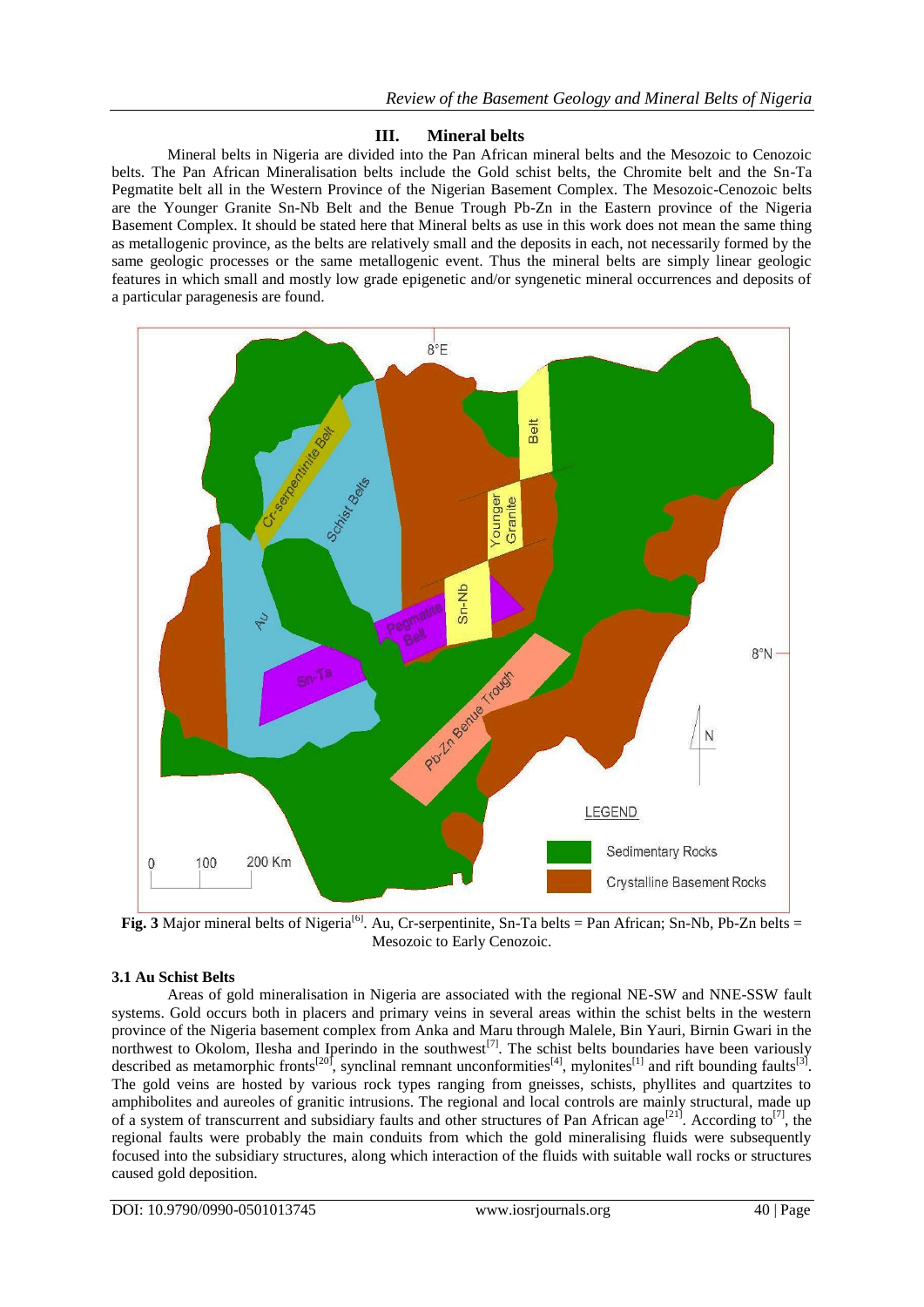The regional fault systems described above have been suggested to be possible Pan African crustal sutures<sup>[22],[23],[24]</sup>. Such relationship is characteristic of mesothermal gold deposit worldwide<sup>[7]</sup>. Mesothermal gold deposits are spatially related to regional lineaments<sup>[25],[26],[27],[28],[29]</sup>. The spatial relationship with transcrustal lineaments is a probable indication that the gold deposits are products of convergent margin tectonics<sup>[30],[31],[32]</sup>. The association of the lineaments with magmatic bodies couple with their extensive length (>100 km) suggest that they are transcrustal structures extending into the lower crust and mantle<sup>[28]</sup>.

### **3.2 Sn-Ta Pegmatite Belt**

Sn-Ta Pegmatites are concentrated in a well defined 500 km long, ENE-WSW trending belt from Ilesha area in southwestern Nigeria to Wamba area in Jos Plateau (Fig. 3), although smaller occurrences have been reported in Oban Massif, southeastern Nigeria<sup>[33],[34]</sup> and recently in the Kushaka schist belt of Northwestern Nigeria<sup>[7]</sup>. Within this belt, the individual pegmatite bodies generally trend in a N-S direction. The pegmatites are intrusive hosted by rocks such as migmatites, gneisses, schists and granites of the Pan African basement and major fault lineaments<sup>[35],[36],[34]</sup>.

The pegmatites in SW Nigeria occur in metavolcanic sedimentary schist belts as vertical to sub vertical dykes, often cross-cutting and display pinch and swell structures<sup>[33],[36]</sup> similar to that of the gold veins in the schist belt. Mineralised pegmatites consist of Quartz, K-feldspar, albite, muscovite, biotite, lepidolite and accessory minerals such as tourmaline, beryl, zircon, apatite and monazite<sup>[33]</sup>. In Jos Plateau, the pegmatites occur in gneisses.

Late Pan African ages (562-534 Ma) have been recorded for the rare metal pegmatites of central and southwestern Nigeria<sup>[37]</sup> suggesting emplacement during the end of Pan African Magmatic activity. The mineralised pegmatites have generally been regarded as late stage residual fluids of the common Older Granites in the basement areas. For instance<sup>[24]</sup> thought that since the pegmatites appear to be emplaced along major fault lineaments, albitisation and rare metal mineralisation may have been the result of Na-rich hydrothermal solutions from the mantle along ancient lineaments. However<sup>[37]</sup> have shown that the Rb-Sr ages of pegmatites and the adjoining Older Granites differ by as much as 100 Ma and therefore do not support a cogenetic origin. Consequently, it has been suggested that the rare metal pegmatites of central and southwestern Nigeria are probably the products of high grade metamorphism or partial melting and leaching processes of the basement units than the real magmatic phase of the Older Granites. <sup>[35]</sup>also suggest derivation of rare metal pegmatites mineralisation especially in southwestern Nigeria from the reactivation of deep seated tectonic lineaments combined with partial melting and external fluid supply. <sup>[36]</sup> presents evidence to show that the development of rare metal pegmatites of Wamba area of central Nigeria is genetically related to late tectonic granite magmatism which was controlled by the late Pan African NE-SW shear system.

#### **3.3 Cr-Serpentinite Belt**

The Cr-serpentinite belt is a well defined, 300 km long, NE-SW trending linear feature which cuts across the N-S schist belts in NW Nigeria (Fig. 3). On a large scale, this linear feature is a major shear zone and in detailed is both sinuous and branching<sup>[6]</sup>. It contains alignment of serpentinite and basic bodies stretching from Ribah through Tungan Kudaku and Maikwonaga to Sado<sup>[5]</sup> (Fig. 4). While majority of these bodies are serpentinite with relics of olivine and amphibole-rich rocks, a good number of them contain disseminated chromite and Mn-rich ilmenite. In some instances, the chromite occurs in tectonically disrupted layers<sup>[38]</sup>.

The geochronology of these bodies remains problematic, although the metasediments in which the bodies intrude have been assigned to Upper Proterozoic. Since the bodies are clearly cut by diorites of the Older Granite series, they are probably mid-Pan African in age.

It is generally agreed that these bodies are mantle derived and were tectonically emplaced in a plastic condition with serpentinisation as a late stage phenomena. It has also been suggested that this belt represents a suture with the serpentinites as remnant ophiolites<sup>[6]</sup>.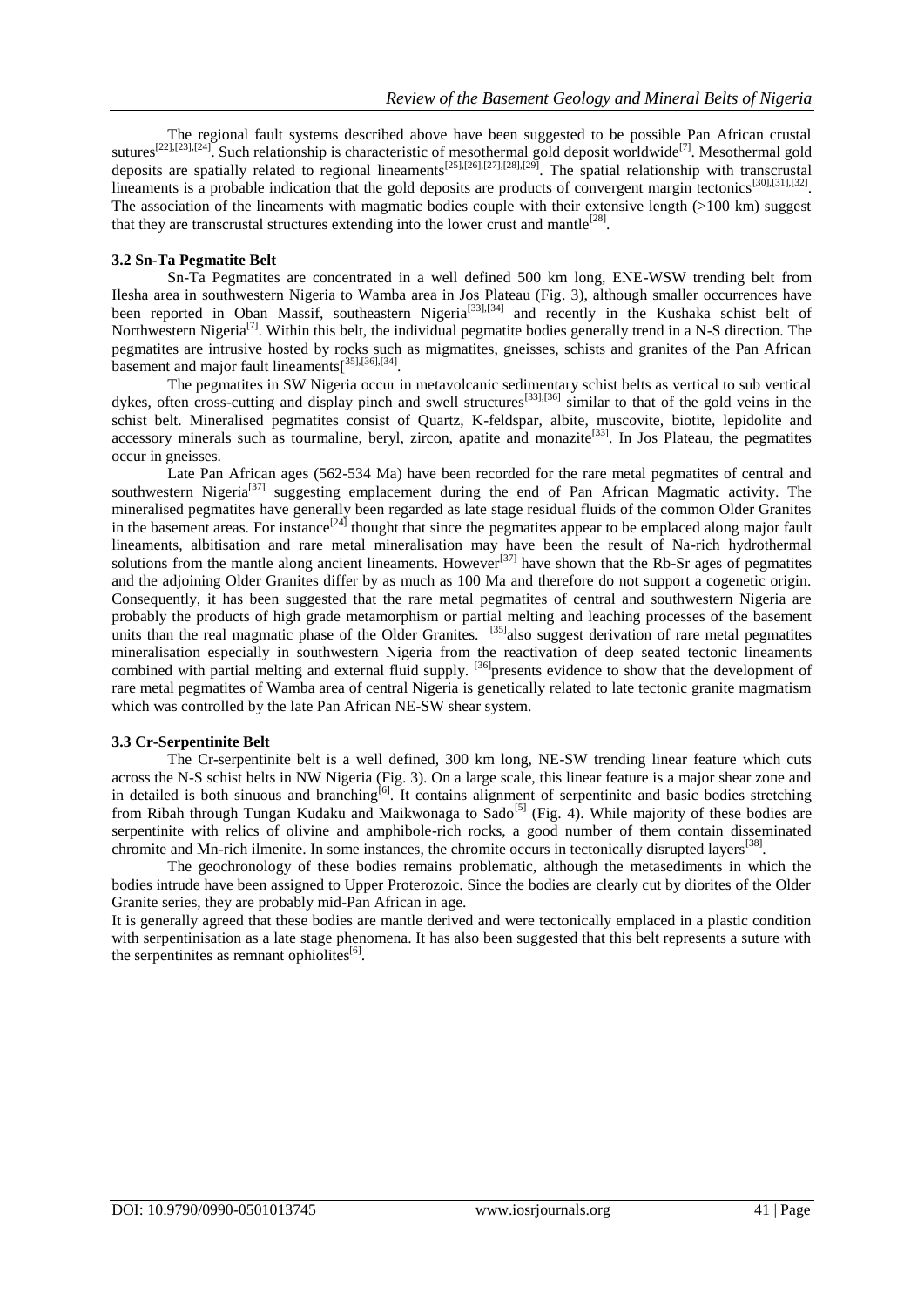

Fig. 4 Geology of Cr-serpentinite belt in NW Nigeria<sup>[5]</sup>

## **3.4 Sn-Nb Younger Granite Belt**

The Mesozoic anorogenic alkaline Younger Granites occur as ring complexes in the western part of the Eastern Province of the Nigeria basement complex. They are the southern part of a 1,300 km long, 150 km wide chain of ring complexes that extend from Afu on the northern part of the Benue Trough through Ririwai in Kano to Air in Niger Republic. It is a N-S belt of extensional volcanic<sup>[16]</sup> which is off-set by ENE-WSW transform like faults in both the north and south (Fig. 3). These two major lineament trends (N-S and ENE-WSW) have been described as fracture directions of extensional deformation in the basement rocks<sup>[39]</sup>. The ring complexes become systematically older when followed northward along the N-S trend and westward along the ENE-WSW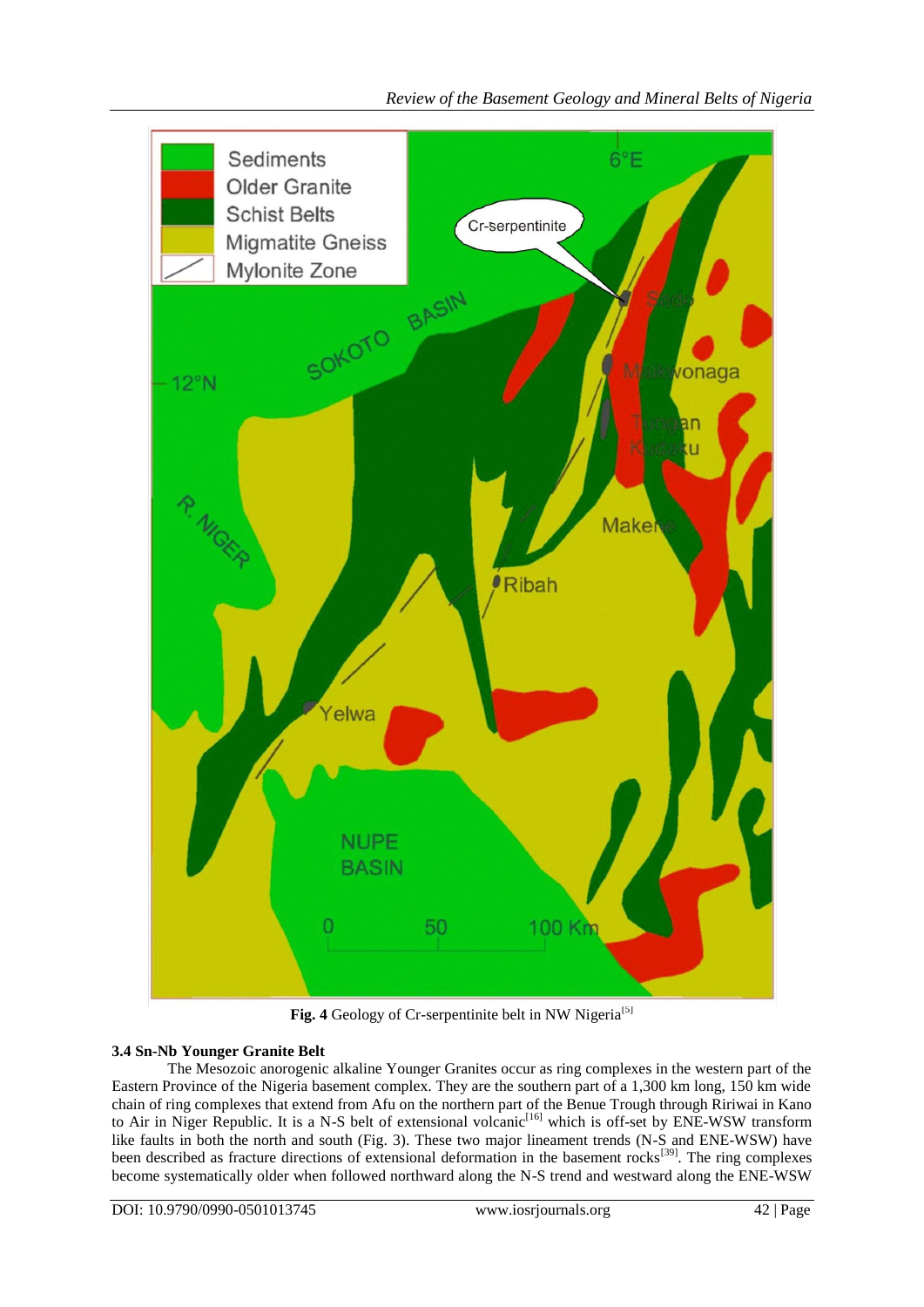trend. A migrating continental plate over a hot spot (mantle plume) at or near the lithosphere has been widely accepted as a plausible explanation for the progressive age changes. The ring complexes are similar to those occurring in the eastern Hoggar of southern Algeria and Cameroon-Nigeria border where they are called 'Granites Ultimes'.

The Mesozoic Younger Granite are comprise of arfvedsonite, hastingsite and biotite granites, fayalite granite porphyries, syenites and trachytes with remnants of rhyolites, ashes, tuffs and ignimbrites which are preserved in complex circular structures<sup>[6]</sup>. Primary ore minerals occur as disseminated cassiterite, columbitetantalite and rare earth minerals, and as veins of cassiterite, wolframite or sulphite<sup>[40]</sup>. These form the sources of the economically important alluvial deposits. Intersection of the Younger Granite Sn-Nb Belt and the Pegmatite Belt in the northern part of the Middle Benue trough marks the greatest development of economic mineralisation in the former $^{[6]}$ .

#### **3.5 Pb-Zn Benue Trough**

The Benue Trough is a 1000 km long, 50-150 km wide, intraplate rift depression initiated in the latest Jurassic to early Cretaceous times<sup>[41]</sup>. It is genetically related to the opening of the equatorial domain of the South Atlantic<sup>[42]</sup>. Filled with continental and marine sediments, the trough splits at its northern end into the Yola and Gongola arms with each, traceable into major trans-African structures<sup>[43]</sup>. The evolution of the Benue Trough was accompanied by Mesozoic to Cenozoic magmatism which was volumetrically restricted but scattered throughout the trough<sup>[44]</sup>. From about 70 Ma, magmatism of the adjoining Cameroon line replaced the Mesozoic to Early Cenozoic magmatism of the Benue Trough. The prominent 'Y' shape and the size similarity between the Benue Trough and the Cameroon Line (Fig. 2) led to a suggestion that the two were related to a common hot-zone in the asthenosphere, over which the African plate moved, and therefore that they form a migrating rift system.

Along the NE-SW length of the Benue Trough, N-S trending veins with galena, sphalerite and sporadically, chalcopyrite occur mostly at the crest of anticlines and only in sediments of pre-Santonian age within a NE-SW belt<sup>[6]</sup>. These extend for about a distance of 500 km from Ishiagu in southwest to Zurak in northeast. The gangue minerals of the veins vary from siderite in the southeast to fluorite in the Middle Benue and barites in the northwest. It was initially thought that the many small igneous bodies intruding the sediments of the Benue Trough were responsible for the origin of the open-fissure filled veins[45]. However[46] demonstrated the significance of connate brines emanating from deep burial of sediments and geothermal heat flow associated with rifting.

Within this belt and the adjoining basement, pockets of uranium occurrences have also been discovered. These occurrences which include the Bima sandstone-hosted Zona uranium occurrence, the Mika uranium prospect<sup>[47]</sup>, the Monkin occurrences<sup>[48]</sup> and the Kanawa occurrence<sup>[49]</sup> have received the attentions  $of^{81,[9],[10],[11],[12],[13],[14]}$ . However, no definite mineralization trend has been established for these occurrences.

#### **IV. Discussion**

The mineral belts of Nigeria can be conveniently divided based on age, into the Pan African structures (N-S, NNE-SSW, ENE-WSW), well preserved in the Western Province of the Nigeria basement complex and the Mesozoic to Early Cenozoic structures (NE-SW and ENE-WSW), less well defined in the Eastern Province of the Nigeria basement.

The Pan African N-S and NNE-SSW structures of the schist and serpentinite belts are considered as principally of compressional plate boundary type connected to the continent-continent collision of the West African craton and the Trans-Saharan terrain during the Pan African orogeny. The later ENE-WSW structures of the pegmatite Sn-Ta belt have been interpreted as intraplate tensional features related to the splitting apart of the African and South American continents. This belt has been attributed to deep seated lineaments along which there was elevated heat flow leading to higher grade metamorphic conditions.

The Mesozoic to Early Cenozoic N-S structures of the Younger Granite Sn-Nb mineralisation, like the ENE-WSW pegmatite belts and the NE-SW structures of the Benue Trough Pb-Zn, have been interpreted as intraplate tensional features related to the splitting apart of the African and South American continents. The Benue Trough NE-SW structures and the ENE-WSW structures resemble trends of the adjoining Cameroon line and further east, the E-W trending edge of the Congo craton.

The mantle components in both the serpentinite and the Younger Granites have lead to a general belief that both the Pan African mainly N-S and the Mesozoic to Early Cenozoic ENE-WSW trends which define the mineral belts of Nigeria are deep seated extending to crust-mantle boundary<sup>[6]</sup>. However, these deep seated structures appear to have contributed more in providing high energy as heat flow required for the mobilisation of metallic components for subsequent redeposit in favourable structures. Consequently, the source of metals in the mineral belts seem to be deep seated only for the Chromite of the serpentinite belt. The source of metals from the remaining belts appears to be from the host rocks. The sources of Au (of the schist belts) and of Sn-Ta (of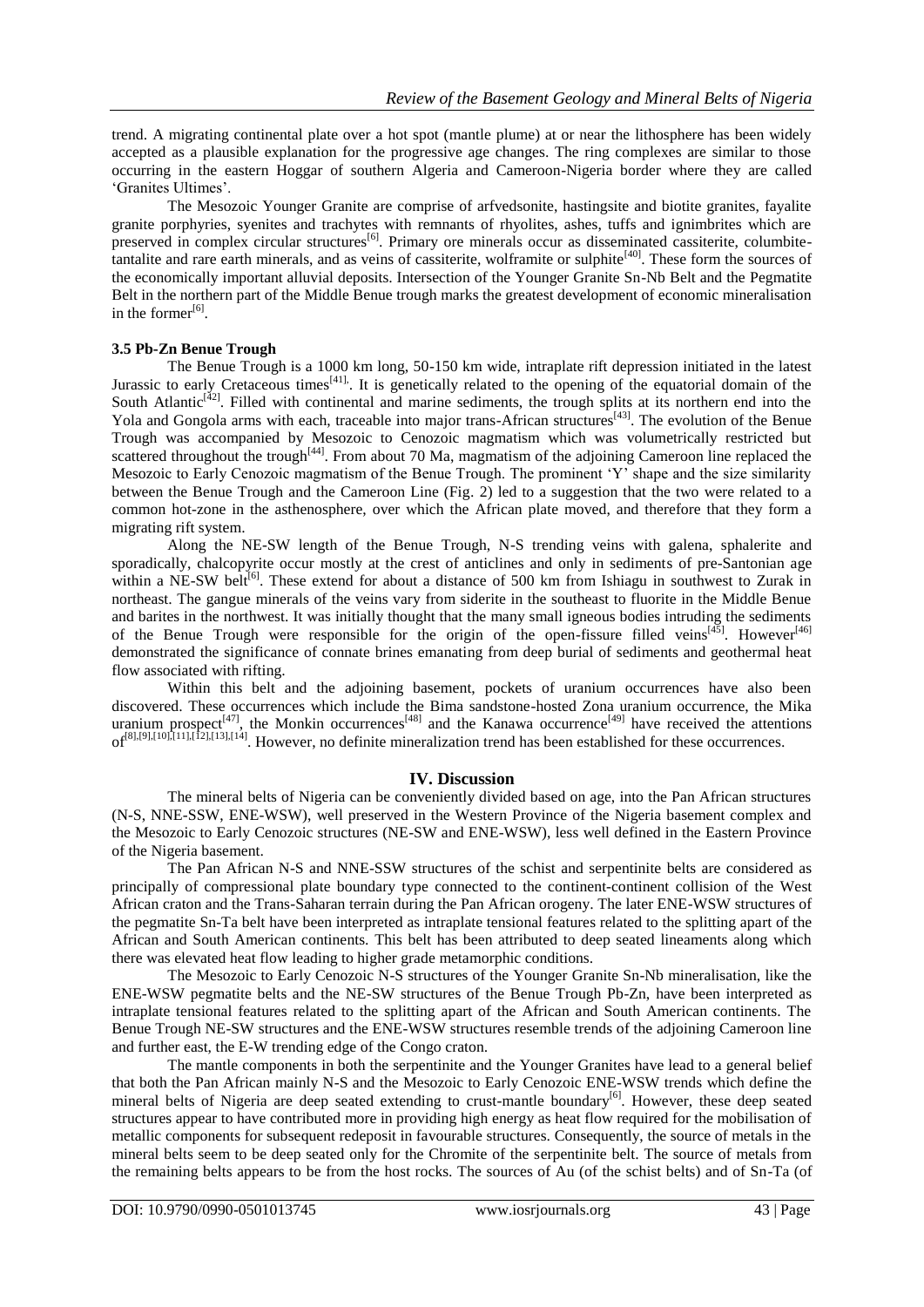the pegmatite belts) are from the adjoining wallrocks, while the Pb-Zn of the Benue Trough is believed to be leached from the sub-adjacent basement and/or sedimentary rocks<sup>[6]</sup>. Two sources (the crust and the mantle) have been proposed for the Younger Granite Sn-Nb.

Mineralisation is structurally controlled and related to the intersection of the mineral belts and cross structures. That is the case for Au, Sn-Ta of the pegmatites, Sn-Nb of the Younger Granites and Pb-Zn of the Benue Trough but not the case for Cr-serpentinite with a clear mantle source.

The two structural trends of the Nigerian basement, N-S (to NNE-SSW) and the ENE-WSW have been correlated with the oceanic fracture zones of the Atlantic Ocean which are probable extensions of pre-existing continental zones of weakness<sup>[50]</sup>.

#### **V. Conclusion**

Analyses of the Nigeria metallogenic belts, have shown that the stress pattern of the Nigerian landmass has changed appreciably from N-S and NNE-SSW trend to NE-SW and ENE-WSW trend over a period of time from Pan African to Early Cenozoic. These changes have led to the growth of intraplate tensional stresses with the resultant development of intraplate tensional features such as the Sn-Ta pegmatite belt, the Sn-Nb Younger Granite belt and the Pb-Zn Benue Trough in contrast to the N-S compressional plate boundary type related to the continent-continent collision between two entities (the West African craton and the Trans-Saharan mobile belt).

The mineral belts are connected with deep seated structural features probably extending down to the upper mantle but do not source their metals from this depth except in the case of Cr-serpentinite. The structures serve more as passages for heat/fluid needed to mobilise the metals for redeposition in favourable structures rather than conduits for transfer of metals from the mantle. The mineralisation belts source their metals from the adjoining wallrocks, basement rocks and/or sedimentary rocks.

The understanding of these mineral belts and discovery of others can boost exploration successes in Nigeria. However, no particular trend has so far been discovered for pockets of sandstone-hosted and vein-type uranium occurrences in the Benue Trough and the adjoining basement. Furthermore, it is still not clear if the uranium occurrences are related to any specific metallogenic event. Detailed study of these occurrences may contribute to a better understanding of their pattern of distribution and the discovery of more since most mineral belts are thought to represent zones in which the metallic components were derived from the pre-existing rocks.

#### **References**

- [1]. A.C. Ajibade, W.R Fitches, and J.B. Wright, The Zungeru Mylonites, Nigeria: recognition of a major tectonic unit. *Rev. De Geol. Phys. 21,* 1979, 359-363.
- [2]. A.C. Ajibade, and J.B. Wright, The Togo-Benin-Nigeria Shield: evidence of crustal aggregation in the Pan-African belt. *Tectonophysics. 165*, 1989,125-129.
- [3]. E. Ball, An example of very consistent brittle deformation over a wide intercontinental area: The late Pan-African fracture system of the Taureg and Nigeria shield. *Tectonophys. 61,* 1980, 363-379.
- [4]. M.E. Barley, B. Eisenlohr, D.I. Groves, C.S. Perring, and I.R. Vearncombe, Late Archean convergent margin tectonics and gold mineralisation. A new look at the Norsema-Wiluma belt, western Australia: *Geology 17,* 1989, 826-829.
- [5]. C. Coulon, P. Vidal, C. Dupuy, P. Baudin, M. Popoff, H. Maluski, and D. Hermitte, The Mesozoic to Early Cenozoic magmatism of the Benue Trough (Nigeria); Geochemical evidence for the involvement of the St. Helena Plume. *Journal of Petrology. 37,* 1996, 1341-1358.
- [6]. D. Eisenlohr, D.I. Groves, and G.A. Partington, Craton-scxale shear zones and their significance to Arhcaean gold mineralisation in Western Australia. *Mineral, Deposita. 24,* 1989, 1-8.
- [7]. B.N. Ekwueme, and G. Matheis, *Geochemistry and economic value of pegmatites in the Precambrian basement of southeastern Nigeria* (Oxford & IBH Publishing Company, New Delhi, 1995).
- [8]. J.D. Fairhead, and R.M. Binks, Differential openings of the Central and South Atlantic Oceans and the opening of the West African rift system. *Tectonophysics 187,* 1991, 191-203.
- [9]. J.L. Farrington, A preliminary description of the Nigerian lead-zinc field. *Economic Geology*. *47,* 1952, 583-608.
- [10]. E. Ferre, J. Deleris, J.I. Bouchez, A.U. Lar, and J.J. Peucat, The Pan African reactivation of Eburnean and Archaean provinces in Nigeria: structural and isotopic data. *J. geol. Soc., London*. 1996, 153.
- [11]. H. Forster, F.H. Koenemann, and U. Knittel, Regional framework for gold deposition of the Odri-Mutare. Manica greenstone belt, Zimbabwe-Mozambique *Trans. Inst. Min. Metall. 105,* 1996, 60-73.
- [12]. I.I. Funtua, C.D. Okujeni, S.I. Abba, and S.B. Elegba, Geology and genesis of Uranium mineralization at Kanawa Guburunde horst, Northeastern Nigeria. *Journal of Mining Geology. 28,* 1992, 171-178.
- [13]. I. Garba, Late Pan-African tectonics and the origin of gold mineralisation and rare-metal pegmatites in the Kushaka Schist Belt, Northwestern Nigeria. *J. Min. Geol., 38,* 2002, 1-12.
- [14]. Geological Survey of Nigeria, (1974). Geological map of Nigeria, scale: 1:2,000,000.
- [15]. R.J. Goldfarb, D.L. Leach, W.J. Pickthorn, and C.I. Paterson, Origin of lode-gold deposits of the Juneau gold belt, southeastern Alaska. *Geology 16,* 1988, 440-443.
- [16]. I.V. Haruna, and Y.D. Mamman, A Brief Review of Some Metallogenetic Features of Uranium Mineralisation in the Upper Benue Trough, N.E. Nigeria. *Technology and Development Journal, 9,* 2005, 1–8
- [17]. I.V. Haruna, Y.B. Valdon and Y.D. Mamman, Uranium prospecting in an area around Mika, Adamawa Massif, N.E. Nigeria: A Research Note. A Research Note. *African Journal of Physical Sciences, 7 (3),* 2011a, 105-109.